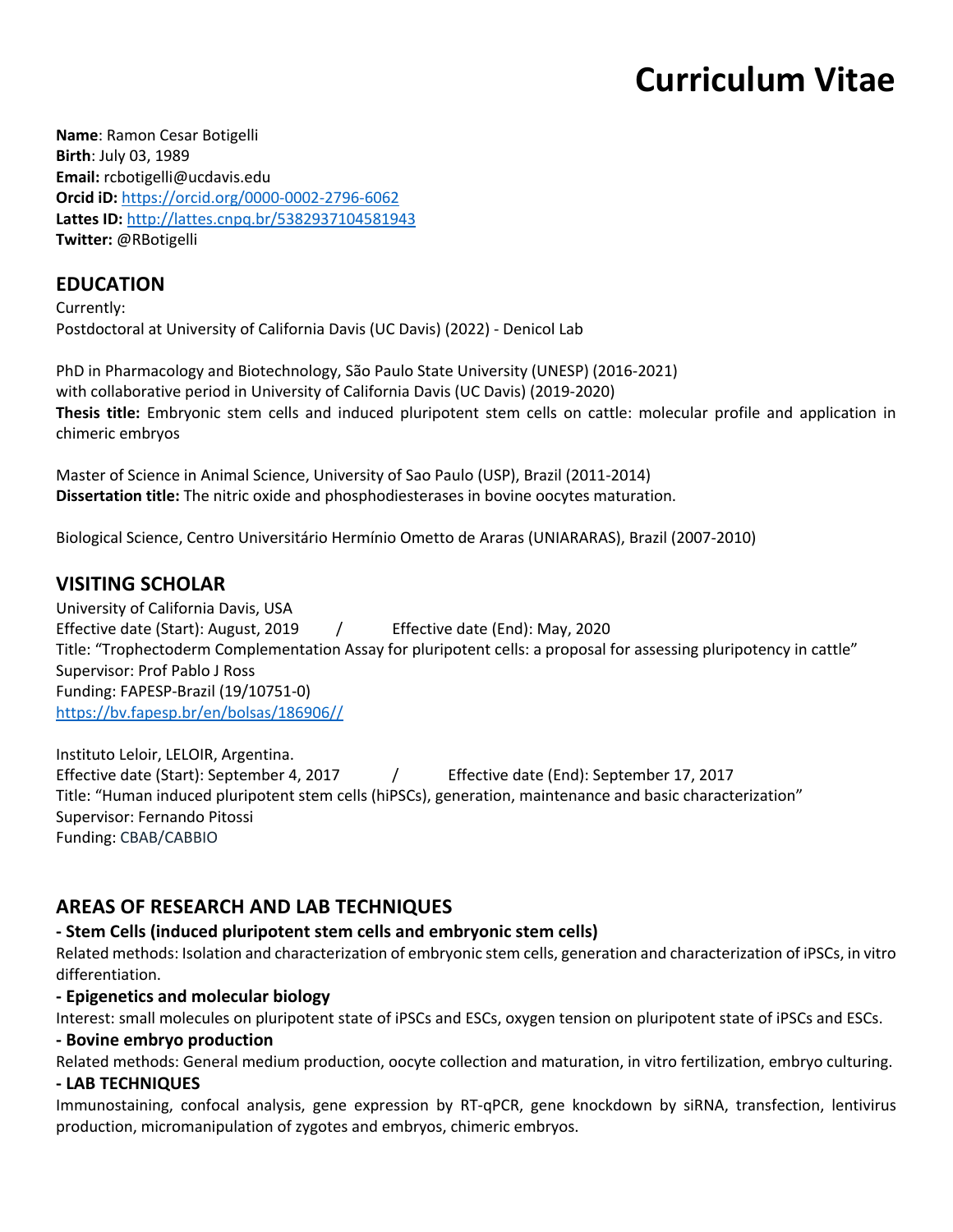### **BIBLIOGRAPHY**

De Souza, Aline Fernanda; Bressan, Fabiana Fernandes; Pieri, Naira Caroline Godoy; Botigelli, Ramon Cesar; Revay, Tamas; Haddad, Simone Kashima; Covas, Dimas Tadeu; Ramos, Ester Silveira; King, Willian Allan; Meirelles, Flavio Vieira. Generation of Primordial Germ Cell-like Cells from iPSCs Derived from Turner Syndrome Patients. **Cells** (2021).

https://doi.org/10.3390/cells10113099

Recchia, Kaiana; Jorge, Amanda Soares; Pessôa, Laís Vicari de Figueiredo; Botigelli, Ramon Cesar; Zugaib, Vanessa Cristiane; de Souza, Aline Fernanda; Martins, Daniele dos Santos; Ambrósio, Carlos Eduardo; Bressan, Fabiana Fernandes; Pieri, Naira Caroline Godoy. Actions and roles of FSH in germinative cells. **International Journal of Molecular Sciences** (2021). https://doi.org/10.3390/ijms221810110

Pieri, Naira Caroline Godoy; De Souza, Aline Fernanda; Botigelli, Ramon Cesar; Pessôa, Laís Vicari De Figueiredo; Recchia, Kaiana; Machado, Lucas Simões; Glória, Mayra Hirakawa; De Castro, Raquel Vasconcelos Guimarães; Leal, Diego Feitosa; Fantinato Neto, Paulo; Martins, Simone Maria Massami Kitamura; Dos Santos Martins, Daniele; Bressan, Fabiana Fernandes; De Andrade, André Furugen Cesar. Porcine Primordial Germ Cell-Like Cells Generated from Induced Pluripotent Stem Cells Under Different Culture Conditions. **Stem Cell Rev and Rep** (2021). https://doi.org/10.1007/s12015-021-10198-8

Machado, L. S., Recchia, K., Pieri, N. C. G., Botigelli, R. C., de Castro, R. V. G., Brunhara Cruz, J., Pessôa, L. V. d. F., Bressan, F. F. Differentiation of Porcine Induced Pluripotent Stem Cells (piPSCs) into Neural Progenitor Cells (NPCs). **J. Vis. Exp.** (2021). https://dx.doi.org/10.3791/62209

Bessi, B.W.; Botigelli, R.C.; Pieri, N.C.G.; Machado, L.S.; Cruz, J.B.; de Moraes, P.; de Souza, A.F.; Recchia, K.; Barbosa, G.; de Castro, R.V.G.; Nogueira, M.F.G.; Bressan, F.F. Cattle In Vitro Induced Pluripotent Stem Cells Generated and Maintained in 5 or 20% Oxygen and Different Supplementation. **Cells** (2021). https://doi.org/10.3390/cells10061531

Oliveira Júnior, Gerson A.; Pinheiro, Vinícius G.; Fonseca, Pablo A.S.; Costa, Camila B.; Pioltine, Elisa M.; Botigelli, Ramon C.; Razza, Eduardo M.; Ereno, Ronaldo L.; Ferraz, José B.S.; Seneda, Marcelo M.; Nogueira, Marcelo F.G.. Genomic and phenotypic analyses of antral follicle count in Aberdeen Angus cows. **Livestock Science** (2021).

https://doi.org/10.1016/j.livsci.2021.104534

Schefer, Letícia; Schwarz, Kátia Regina Lancelloti; Paschoal, Daniela Martins; Castro, Fernanda Cavallari De; Fernandes, Hugo; Botigelli, Ramon César; Leal, Cláudia Lima Verde. Effects of different stimulators of cGMP synthesis on lipid content in bovine oocytes matured in vitro. **Animal Reproduction** (2021). https://doi.org/10.1590/1984-3143-AR2021-0072

de Lima, Marina Amaro; Morotti, Fábio; Bayeux, Bernardo Marcozzi; de Rezende, Rômulo Germano; Botigelli, Ramon Cesar; De Bem, Tiago Henrique Camara; Fontes, Patrícia Kubo; Nogueira, Marcelo Fábio Gouveia; Meirelles, Flávio Vieira; Baruselli, Pietro Sampaio;. Ovarian follicular dynamics, progesterone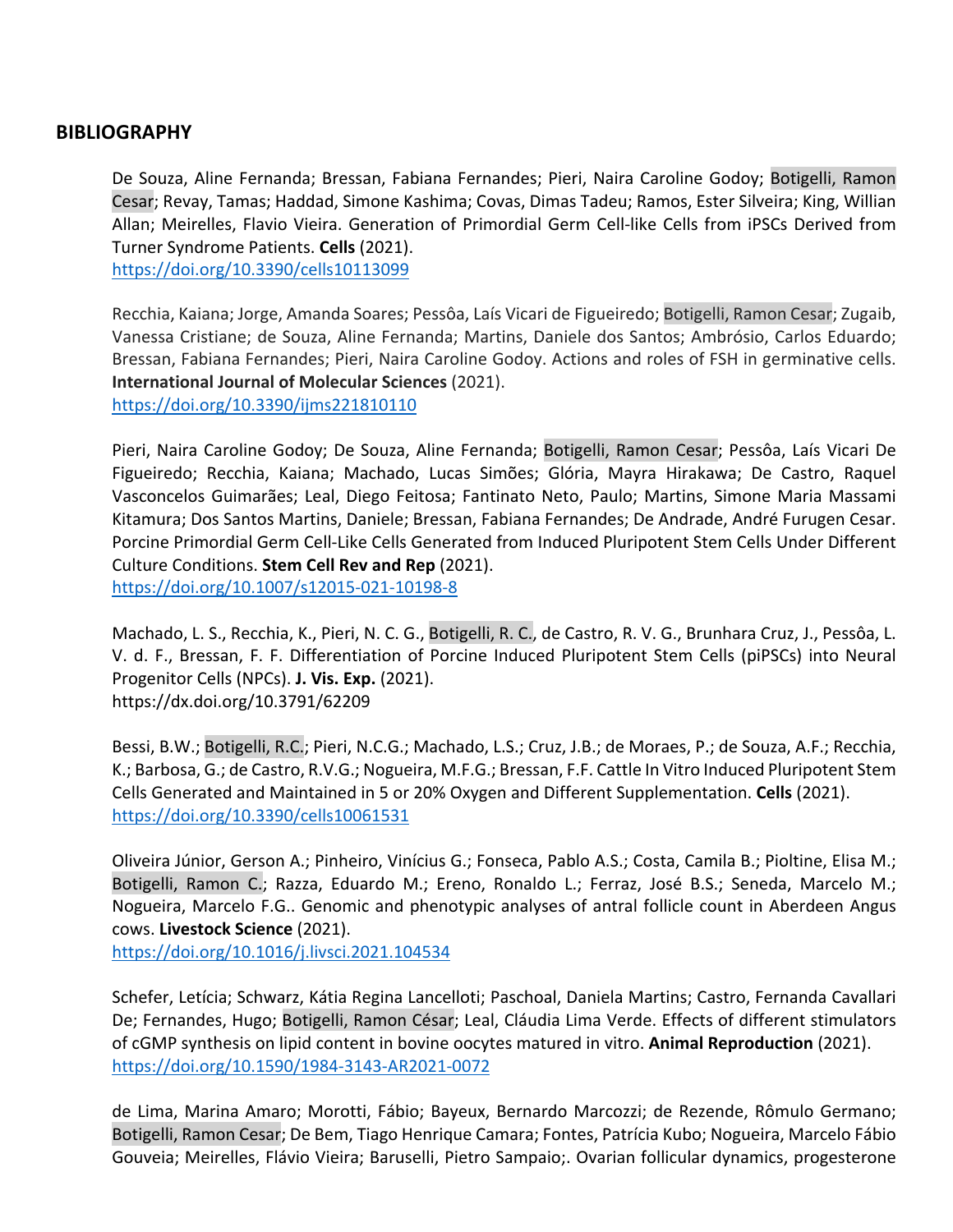concentrations, pregnancy rates and transcriptional patterns in Bos indicus females with a high or low antral follicle count. **Scientific reports** (2020).

https://doi.org/10.1038/s41598-020-76601-5

Machado, Lucas Simões; Pieri, Naira Caroline Godoy; Botigelli, Ramon Cesar; de Castro, Raquel Vasconcelos Guimarães; de Souza, Aline Fernanda; Bridi, Alessandra; Lima, Marina Amaro; Fantinato Neto, Paulo; de Figueiredo Pessôa, Laís Vicari; Martins, Simone Maria Massami Kitamura;. Generation of neural progenitor cells (NPC) from porcine induced pluripotent stem cells (piPSC). **Journal of Tissue Engineering and Regenerative Medicine** (2020).

https://doi.org/10.1002/term.3143

Pioltine, Elisa M; Machado, Mariana F; da Silveira, Juliano C; Fontes, Patrícia K; Botigelli, Ramon C; Quaglio, Ana Elisa V; Costa, Camila B; Nogueira, Marcelo FG;. Can extracellular vesicles from bovine ovarian follicular fluid modulate the in-vitro oocyte meiosis progression similarly to the CNP-NPR2 system?. **Theriogenology** (2020).

https://doi.org/10.1016/j.theriogenology.2020.06.031

Pieri, Naira Caroline Godoy; de Souza, Aline Fernanda; Botigelli, Ramon Cesar; Machado, Lucas Simões; Ambrosio, Carlos Eduardo; dos Santos Martins, Daniele; de Andrade, André Furugen Cesar; Meirelles, Flavio Vieira; Hyttel, Poul; Bressan, Fabiana Fernandes. Stem cells on regenerative and reproductive science in domestic animals. **Veterinary research communications** (2019). https://doi.org/10.1007/s11259-019-9744-6

Botigelli, Ramon Cesar; Razza, Eduardo Montanari; Pioltine, Elisa Mariano; Fontes, Patricia Kubo; Schwarz, Kátia Regina Lancellotti; Leal, Cláudia Lima Verde; Nogueira, Marcelo Fábio Gouveia;. Supplementing in vitro embryo production media by NPPC and sildenafil affect the cytoplasmic lipid content and gene expression of bovine cumulus-oocyte complexes and embryos. **Reproductive Biology** (2018).

https://doi.org/10.1016/j.repbio.2018.01.004

Schwarz, Kátia RL; de Castro, Fernanda C; Schefer, Letícia; Botigelli, Ramon C; Paschoal, Daniela M; Fernandes, Hugo; Leal, Cláudia LV;. The role of cGMP as a mediator of lipolysis in bovine oocytes and its effects on embryo development and cryopreservation. **PLoS ONE** (2018). https://doi.org/10.1371/journal.pone.0196268

Schwarz, Kátia RL; Botigelli, Ramon Cesar; Del Collado, Maite; de Castro, Fernanda Cavallari; Fernandes, Hugo; Paschoal, Daniela M; Leal, Cláudia Lima Verde. Effects of fetal calf serum on cGMP pathway and oocyte lipid metabolism in vitro. **Reproduction, Fertility and Development** (2016). https://doi.org/10.1071/RD15512

Botigelli, Ramon Cesar; Schwarz, Katia Lancellotti; Zaffalon, Fabiane Gilli; Del Collado, Maite; Castro, Fernanda Cavallari; Fernandes, Hugo; Leal, Claudia Lima Verde; Influence of nitric oxide and phosphodiesterases during in vitro maturation of bovine oocytes on meiotic resumption and embryo production. **Zygote** (2017).

https://doi:10.1017/S096719941700017X

Botigelli, Ramon Cesar; Razza, Eduardo Montanari; Pioltine, Elisa Mariano; Nogueira, Marcelo Fábio Gouveia. New approaches regarding the in vitro maturation of oocytes: Manipulating cyclic nucleotides and their partners in crime. **Jornal Brasileiro de Reproducao Assistida** (2017).